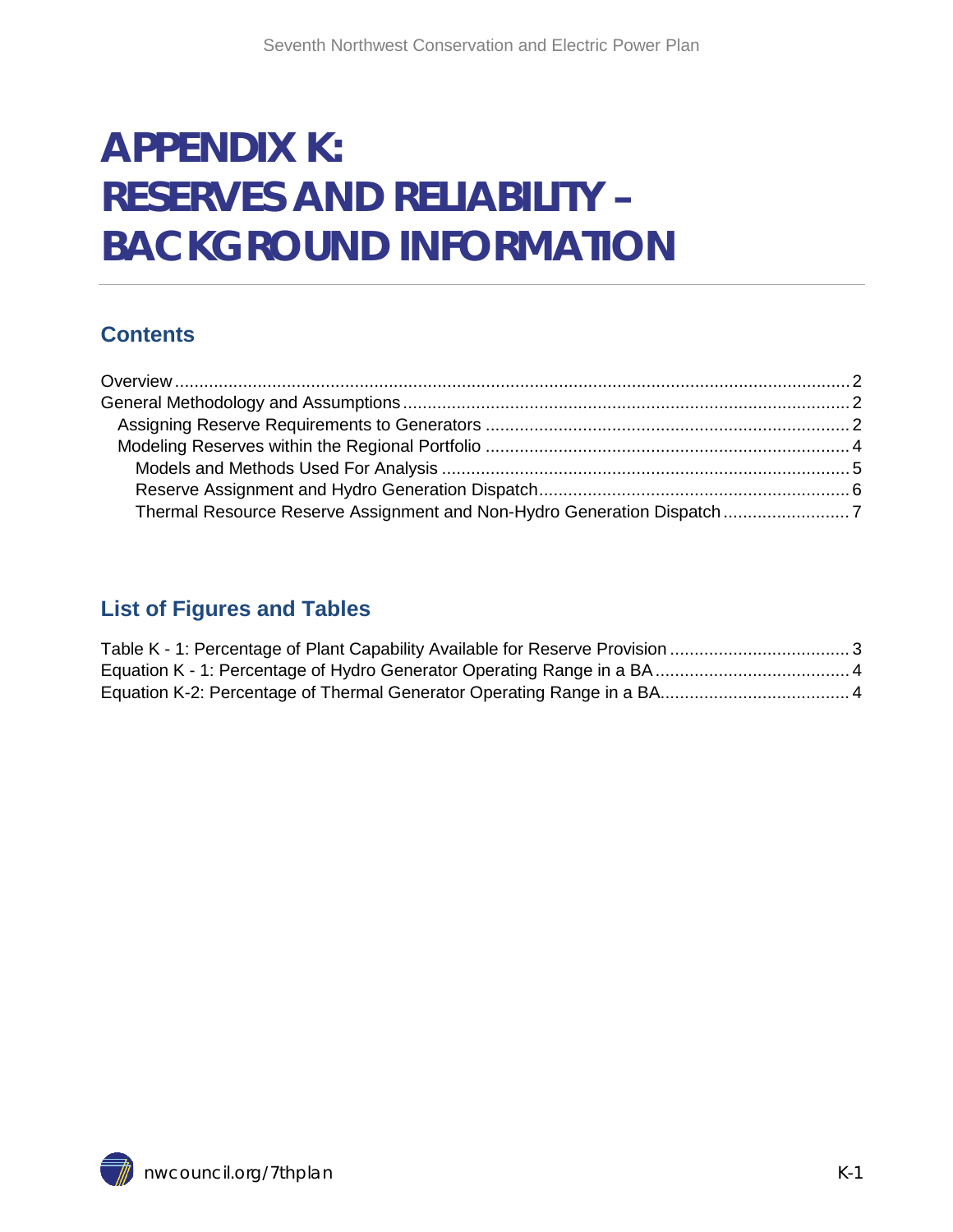# **OVERVIEW**

This appendix provides a more detailed look at the general methodology used by the Council for analysis of reserve and reliability requirements and cost-effective methods of providing reserves designed to ensure adequate electric power at the lowest possible cost.<sup>[1](#page-0-1)</sup> Additional discussion about modeling tools used to complete this analysis $2$  will also be provided. While an exhaustive description or narrative of all modeling techniques and methodology is not provided in this appendix<sup>[3](#page-1-3)</sup>, this appendix does point to more detailed descriptions of the Council's models, more comprehensive source documentation, and the narrative from Chapter 16 when discussing the methodology to test balancing reserve sufficiency within the region.

## <span id="page-1-0"></span>GENERAL METHODOLOGY AND ASSUMPTIONS

The four steps used to assess balancing and flexibility sufficiency within the region involved the application of a suite of the Council's models. These steps are as follows<sup>[4](#page-1-4)</sup>:

- 1. Assign Balancing Authority (BA) reserve requirements to hydro and non-hydro generation plants within the BA.
- 2. Use the TRAP hydropower and GENESYS hourly system simulation models in sequence, after reducing the operating range of hydropower generation units, to estimate available regional hydropower generation while holding balancing reserves.
- 3. After reducing the operating range of thermal generation units and inputting the available regional hydropower generation, use AURORA to perform an economic dispatch of the entire WECC-wide<sup>[5](#page-1-5)</sup> portfolio.
- <span id="page-1-9"></span>4. Analyze the hourly results to determine if there are intra-hour or inter-hour insufficiencies in the test year of October 2020 to September 2021.

These steps are described in detail and in sequence in the sections below.

## <span id="page-1-1"></span>Assigning Reserve Requirements to Generators

As described in Chapter 1[6](#page-1-6)<sup>6</sup>, reserve requirements from the Pacific Northwest National Lab study<sup>[7](#page-1-7)</sup> were assigned to hydropower and thermal generators in the following large balancing authorities in the region: Bonneville Power Administration, Avista, Idaho Power, Mid-Columbia, <sup>[8](#page-1-8)</sup> Northwestern Energy, PacifiCorp, Portland General Electric, Puget Sound Energy, Seattle City Light, and Tacoma

<span id="page-1-2"></span><sup>&</sup>lt;sup>1</sup> Northwest Power Act, §4(e)(3)(E), 94 Stat. 2706<br><sup>2</sup> For a preliminary discussion of the tools, see the 'Estimating Reserves Provided by Resources' section in Chapter 16.<br><sup>3</sup> See the "Draft\_Detailed\_BalFlex\_Methodology

<span id="page-1-4"></span>

<span id="page-1-3"></span>[http://www.nwcouncil.org/energy/powerplan/7/technical.](http://www.nwcouncil.org/energy/powerplan/7/technical)<br>
<sup>4</sup> A flow chart diagram of this process is provided in Chapter 16 in Figure 16 -1.<br>
<sup>5</sup> WECC-wide refers to the Western Electricity Coordinating Council footprint in

<span id="page-1-6"></span><span id="page-1-5"></span>

<span id="page-1-8"></span><span id="page-1-7"></span><sup>&</sup>lt;sup>8</sup> Note that the Mid-Columbia is not technically a single balancing authority, but since a significant amount of region's reserves are held on the Mid-Columbia hydropower plants it is treated as such for the methodology of the study.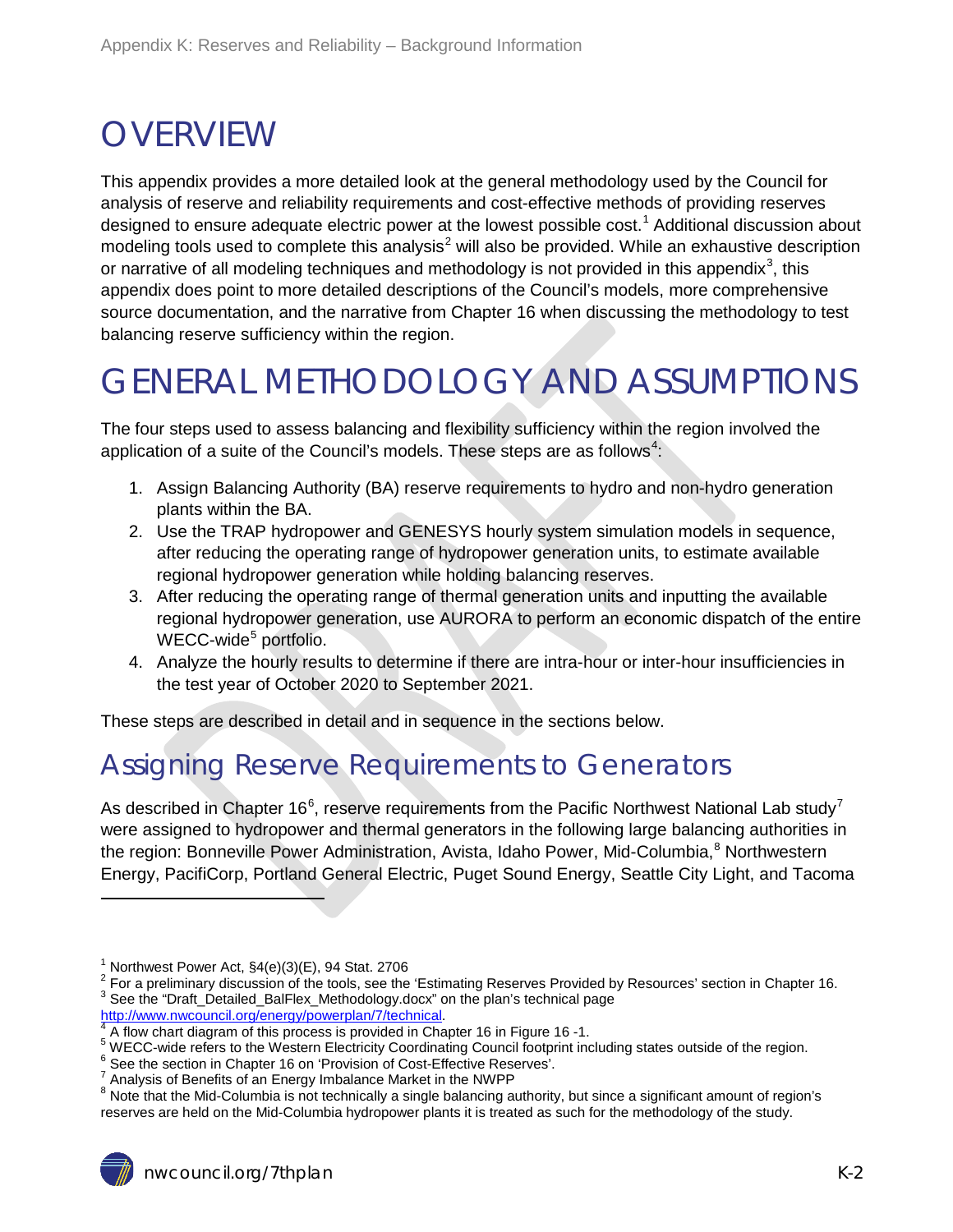Power. Note that there are many other smaller balancing authorities in the region, but it was assumed that subscribe to Bonneville Power Administration to carry a significant portion of their reserve burden. Therefore, it was determined that treating each of the small BAs separately was unnecessary given the fidelity of this study.

The available operating range on generating units in each BA capable of providing reserves was estimated based on discussion with the Systems Analysis Advisory Committee and regional stakeholders. $9$  Table K - 1 shows the assumed operating range percentages estimated for each generator type modeled assuming the unit was not fuel constrained.<sup>[10](#page-2-1)</sup> The operating ranges shown in [Table K](#page-2-0) - 1 are not meant to substitute for actual operational assessments of how much range is available on a specific power plant, they are meant to be representative for a class of generation resource types, For example, the operating range on Combined Cycle Combustion Turbine natural gas plants tends to be significantly less than the range of a natural gas fueled reciprocating engine or aeroderivative, but across all gas generation it was assumed that 50 percent of plant capability was available to meet reserves.

The estimate shown in Table K - 1 were used as a starting point to determine the amount of reserves that could be held on the reserve capable hydropower portfolio of a BA's resources and how many reserves would need to be held on the reserve capable thermal portfolio of BA's resources. Note that in this analysis not all plants in a particular BA's portfolio were considered to be reserve capable. In general, the plants identified in utility resource plans as being capable of reserve provision were denoted as "reserve capable." Only these generating units were then considered to be available to provide operating range to serve reserve need for that BA.

| <b>Fuel Type</b>   | Percent of Plant Capability Available to meet Reserves |
|--------------------|--------------------------------------------------------|
| Hydro              | 80%                                                    |
| <b>Natural Gas</b> | 50%                                                    |
| Coal               | .50%                                                   |

<span id="page-2-0"></span>Table K - 1: Percentage of Plant Capability Available for Reserve Provision

Using the assumed operating range percentages provided in [Table K-1,](#page-2-0) total hydro power operating range was determined by multiplying 80 percent by the total potential amount of reserve capable hydropower capacity in a particular BA. Similarly, the thermal operating range was determined by

 $9$  See the presentation from the August 4<sup>th</sup>, 2015 SAAC meeting, "BalancingFlexibilityMethodologySAAC20150804.pptx". In addition, the reserve quantities represented in Table 16-1 in Chapter 16 were sent out to stakeholders for comment.<br>Feedback received to date has been integrated into the estimates.

<span id="page-2-2"></span><span id="page-2-1"></span> $10$  Clearly, there are many times hydropower units cannot move 80% of the range of their generating capability within an hour because they must pass all the water through the turbines due to high runoff, for example during the spring in the Northwest.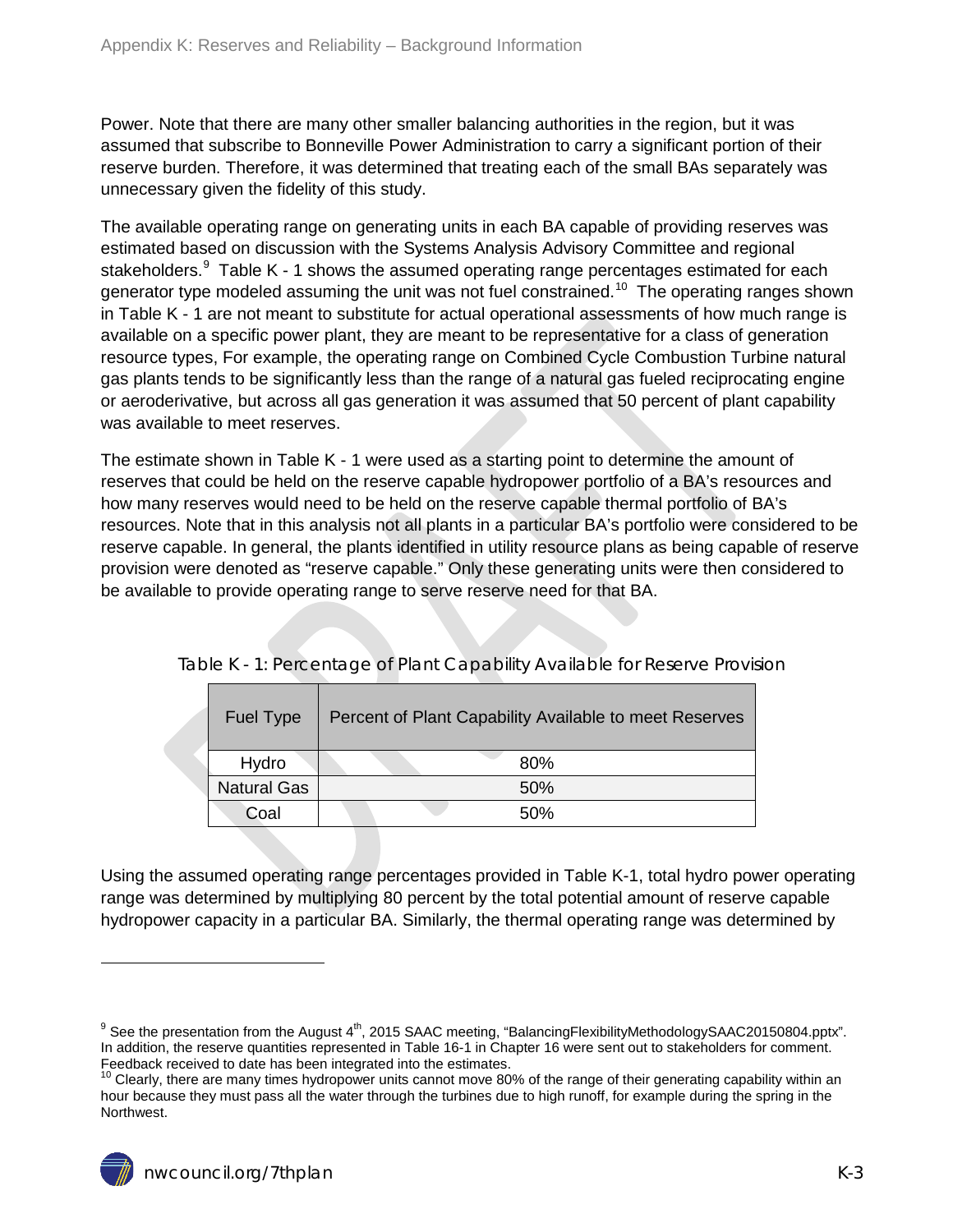<span id="page-3-1"></span>multiplying 50 percent by the total potential amount of reserve capable thermal capacity in a particular BA. Then, the percentages of reserves carried on the reserve capable hydro and thermal generators in each BA were calculated as in [Equation K-1](#page-3-1) and [Equation K-2,](#page-3-2) respectively.

> Equation K - 1: Percentage of Hydro Generator Operating Range in a BA Hydro Operating Range<br>Hydro <sup>9</sup>/<sub>Hydro</sub> Operating Range + Thermal Operating Range

> <span id="page-3-2"></span>Equation K-2: Percentage of Thermal Generator Operating Range in a BA

 $\emph{Thermal Operating Range} \ \emph{Thermal Operating Range} \ \emph{Hydro Operating Range} + \emph{Thermal Operating Range}$ 

Using the assumption of even distribution of reserves throughout the capable range of the  $BA^{11}$ , the reserve requirements were assigned to the plants identified reserve capable. This was determined by multiplying the percent calculated above by the reserve requirements and limiting the operating capability of individual plants by raising the minimum generation level and lowering the maximum generation level of the units. In practice, this process required a bit of iteration, and then subsequent modification of the reserves assigned to each unit in the TRAP and AURORA models to ensure that reserve requirements were all met. See the sections below on reserve assignment for hydro and thermal resources for more information.

## <span id="page-3-0"></span>Modeling Reserves within the Regional Portfolio

Since none of the models available to the Council at this time fully captures the nuances of cooptimizing the regional power system for cost, reliability and balancing requirements, a hybrid modeling approach was developed. This involved using three of the Council's current models in sequence to best test cost-effective balancing and flexibility reserve sufficiency in the region. In general, since the TRAP and GENESYS models better represent the complicated problem of dispatching the region's hydropower system, their capabilities were used to represent flexibility of hydropower to shoulder a significant portion of the balancing and flexibility reserve burden. On the other hand, AURORAxmp has better representation of thermal generation plant dispatch and fundamental WECC-wide<sup>5</sup> power market economics. This is because the AURORAxmp model uses unit commitment logic in its programming and harnesses a WECC-wide plant dispatch in addition to dispatching plants within the region. The methodology of utilizing the strengths of each model, and then using one model's outputs as another's inputs hinges upon careful alignment of the inputs and outputs of the models and consistent assumptions whenever possible. The process followed to accomplish this task is described below.

<span id="page-3-3"></span><sup>&</sup>lt;sup>11</sup> This assumption was discussed at the August  $4<sup>th</sup>$ , 2015 SAAC meeting.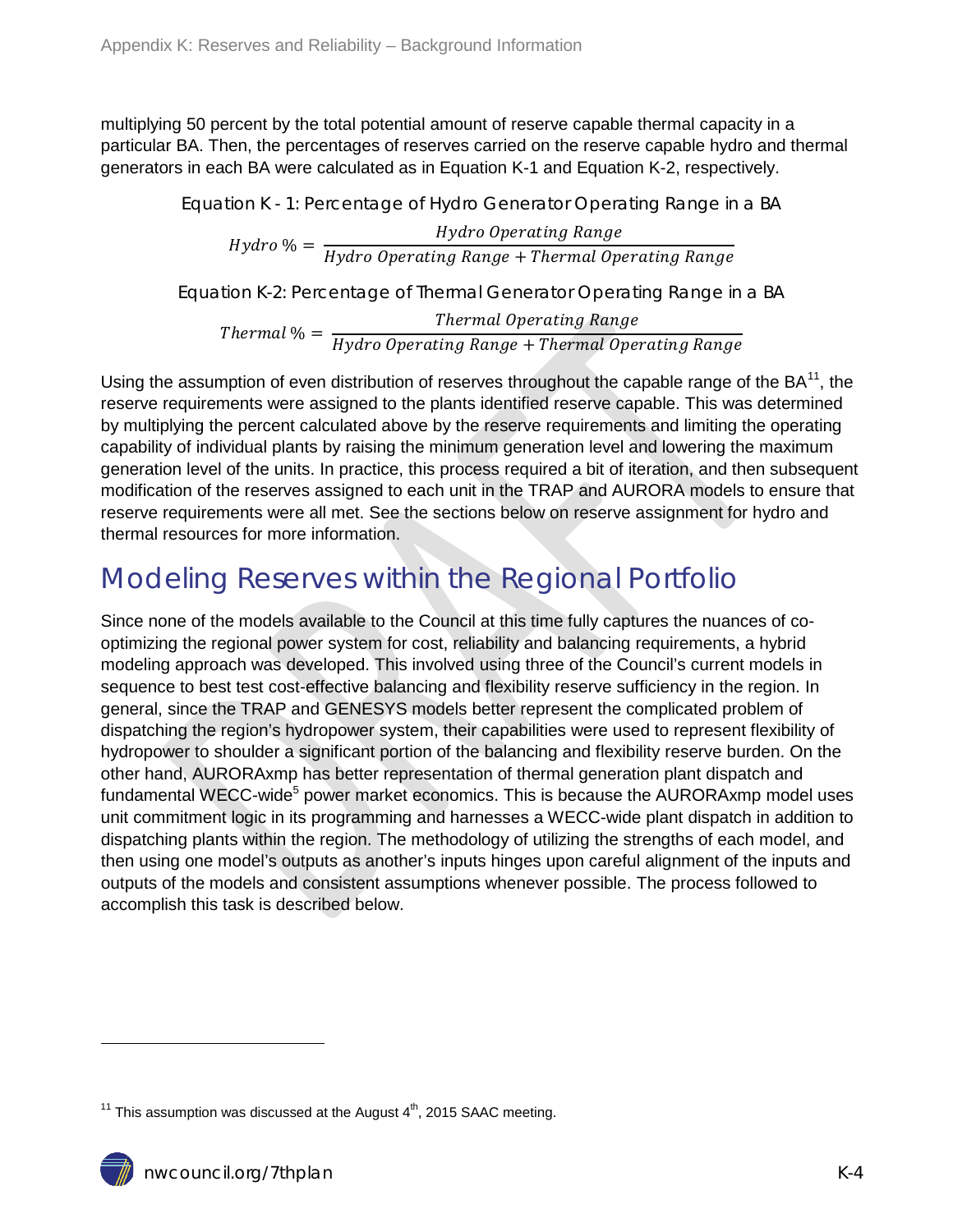### <span id="page-4-0"></span>Models and Methods Used For Analysis

#### **TRAP**

The trapezoidal approximation (TRAP model)<sup>[12](#page-3-3)</sup> is use to estimate the Pacific Northwest hydro system's sustained peaking capability. By approximating the Pacific Northwest twin peak load shape by a similar trapezoidal shape, linear programming can be used to maximize the sustained peaking capability of the regional hydro system<sup>[13](#page-4-1)</sup>. The trapezoidal shaping splits each day into flat on-peak periods and flat off peak periods with two equal duration ramp periods. This modeling has been found consistent in the past with Bonneville hourly models in showing the influence of daily load shape on hydro shaping.

Inputs into the TRAP model in the past have included the following: Bonneville monthly regulated flows, system topology (modeled projects and zones), project type (i.e. reservoirs, pond limitations), minimum flow by period, forced outage rates, maintenance effects, plant efficiency curves ("h over k" curves), and the desired sustained peak length. TRAP was modified during the Seventh Power Plan preparation period to be able to model INC and DEC reserve requirements by groups of hydro projects $14$ .

The outputs of the TRAP model are monthly maximum and minimum allowed hydro generation limits assuming a particular sustained peaking operation of the hydro system.

#### **GENESYS**

 $\overline{a}$ 

The Council's GENESYS model is an hourly economic dispatch model that uses Monte Carlo simulations to test regional portfolio capability to meet load under the stochastic uncertainty of different hydro conditions, temperature-based load changes, wind generation levels and forced outages. GENESYS has traditionally been used by the Council to assess resource adequacy. A detailed general description of GENESYS' capabilities and uses is in Chapter 11 of the Seventh Power Plan.<sup>[15](#page-4-3)</sup>

The GENESYS model uses the maximum and minimum generation limits from TRAP to determine the overall economic dispatch of the hydro system considering the stochastic risk variables summarized above. Since, GENESYS also has a rudimentary dispatch of other resources in the resource stack; it can refine the dispatch of the hydro system from the limits established as a result of the TRAP shaping algorithm. While cognizant of the economics of the region's resource stack,

 $12$  For more information on the TRAP model, see "Trapezoidal Appendix.doc" on the plan technical page, [http://www.nwcouncil.org/energy/powerplan/7/technical.](http://www.nwcouncil.org/energy/powerplan/7/technical)<br><sup>13</sup> Can maximize peaking capability for an input sustained peaking period, and thus multiple different peaking durations can

<span id="page-4-1"></span>be tested.

<span id="page-4-2"></span><sup>&</sup>lt;sup>14</sup> See "TrapUpdate.pptx" on the Seventh Power Plan Technical Data site, [http://www.nwcouncil.org/energy/powerplan/7/technical.](http://www.nwcouncil.org/energy/powerplan/7/technical)<br><sup>15</sup> See the section about "The GENESYS Model" in Chapter 11.

<span id="page-4-3"></span>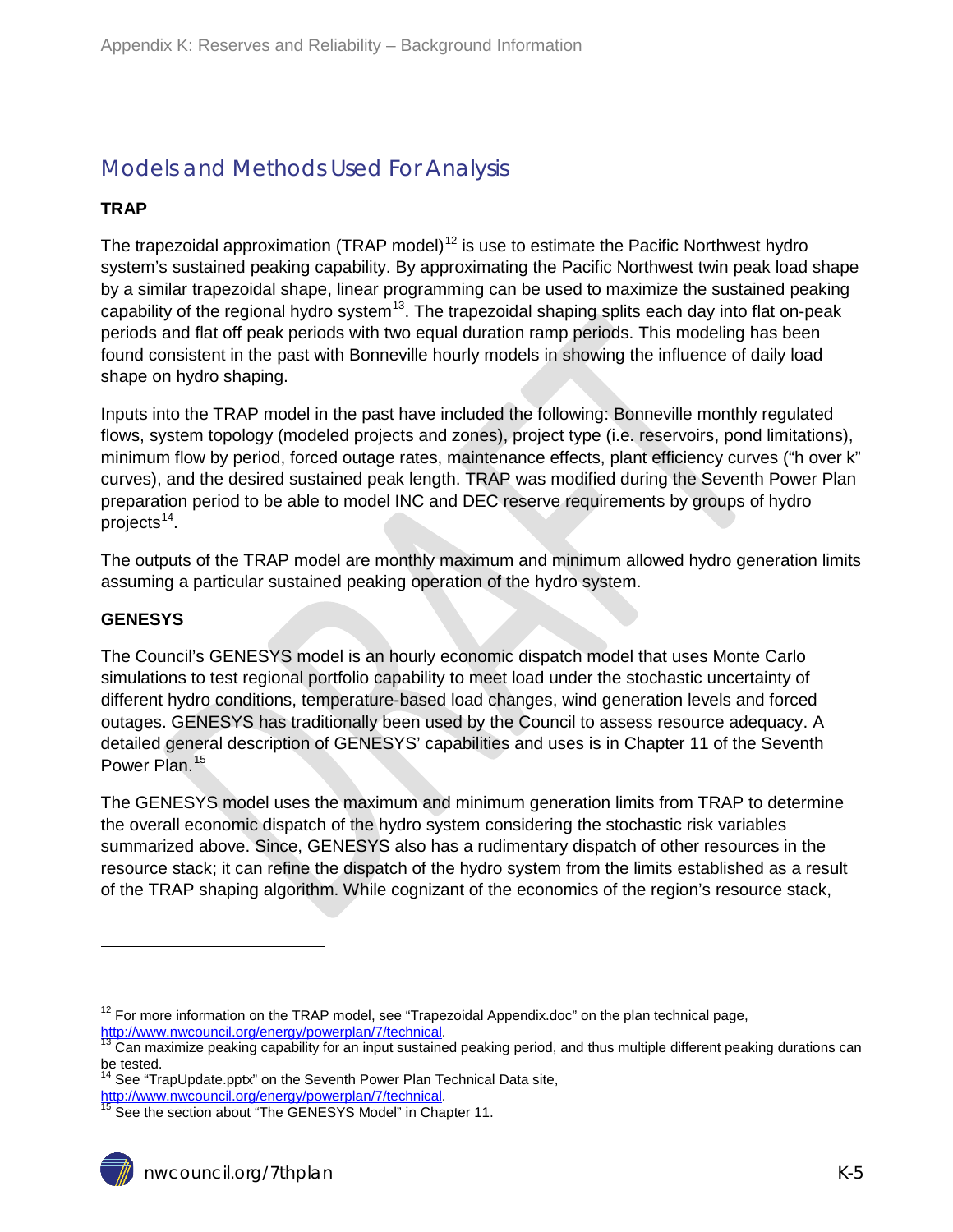GENESYS adheres to the constraints of the hydro system and balancing reserves assigned within TRAP, and thus produces an hourly constrained economic dispatch of the hydro system.

#### **AURORAxmp**

AURORAxmp[16](#page-4-1) performs an hourly economic dispatch of all resources in the WECC**Error! Bookmark not defined.**, based on market fundamentals. The unit-commitment logic inherent in the AURORA hourly dispatch better represents operations of thermal plants than the simple resource stacking method used by GENESYS. The hydro dispatch logic in the AURORAxmp model has a less sophisticated representation of the constraints of the regional hydropower system than the GENESYS model. AURORAxmp model has traditionally been used by the Council to generate electricity price forecasts.

#### <span id="page-5-0"></span>Reserve Assignment and Hydro Generation Dispatch

The INC and DEC reserves were assigned to hydro units based on the methodology for assigning reserves to balancing authority resources as described above. The TRAP model was used to performed optimizations for 2, 4 and 10 hour sustained peaking operations in all 80 water year conditions, and the results were used to restrict monthly maximum and minimum generation in the GENESYS model.<sup>[17](#page-5-1)</sup>

Then, the regional system was dispatched in the GENESYS model for 80 water year conditions each with a unique corresponding temperature, load and wind data profile. This resulted in a hydro dispatch that was modified by economic dispatch of all other existing resources in the region. The output of the GENESYS model includes an hourly hydro generation level for the regional hydro resources, hourly load, and hourly wind generation for each of the 80 years of water conditions.

The GENESYS model's hourly hydro generation data was not directly transferred to the AURORAxmp model because this would not allow the hydro dispatch to be affected by the assignment of the portion of the reserve requirements to the non-hydro reserve serving units (all thermal for this study). Instead, the maximum and minimum hydro generation levels for each on and off-peak period in a day were selected from the hourly hydro dispatch in the AURORAxmp model. This allowed the hourly information input to the AURORAxmp model to reflect the constrained, economic dispatch from the GENESYS model. This input was represented by two hourly maximum and minimum vectors. These are the daily on and off peak maximum generation values and the daily on and off-peak minimum generation values. This modification of the AURORAxmp model hydro input data allows the model the flexibility to use the hydro system within a tightly defined range that still reflects the constraints and more sophisticated economic dispatch of the hydro system provided by the GENESYS model.

<span id="page-5-2"></span><span id="page-5-1"></span><sup>&</sup>lt;sup>16</sup> Se[e http://epis.com/](http://epis.com/) for more information about AURORAxmp.<br><sup>17</sup> Functionally, this data transfer incorporates for each sustained peaking operation, energy, maximum and minimum values for a month and single hour peak generation for each month. This data is utilized in GENESYS to impose the intramonthly hydro constraints of the system whereas GENESYS natively has information that imposes the inter-monthly constraints of the hydro system.